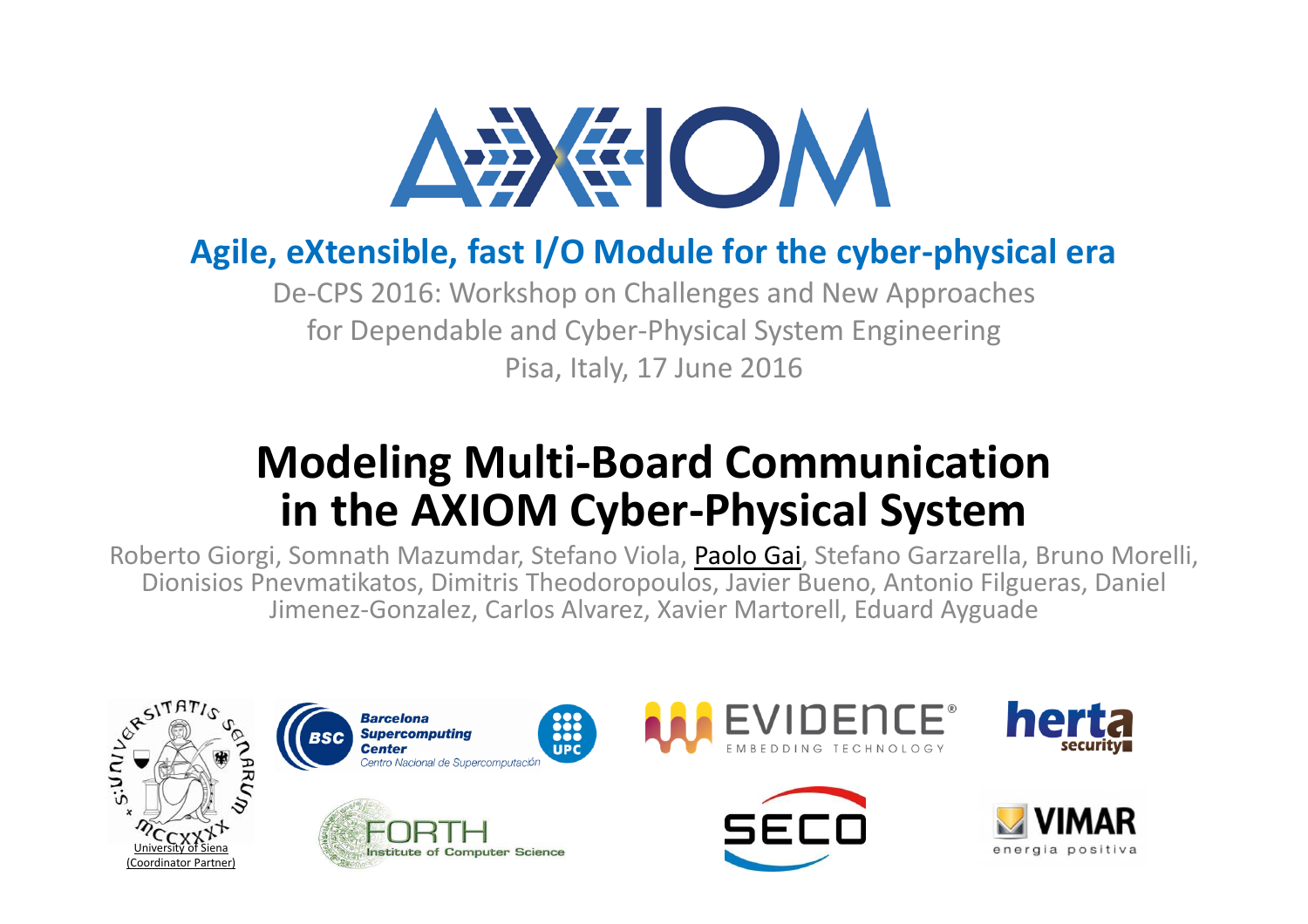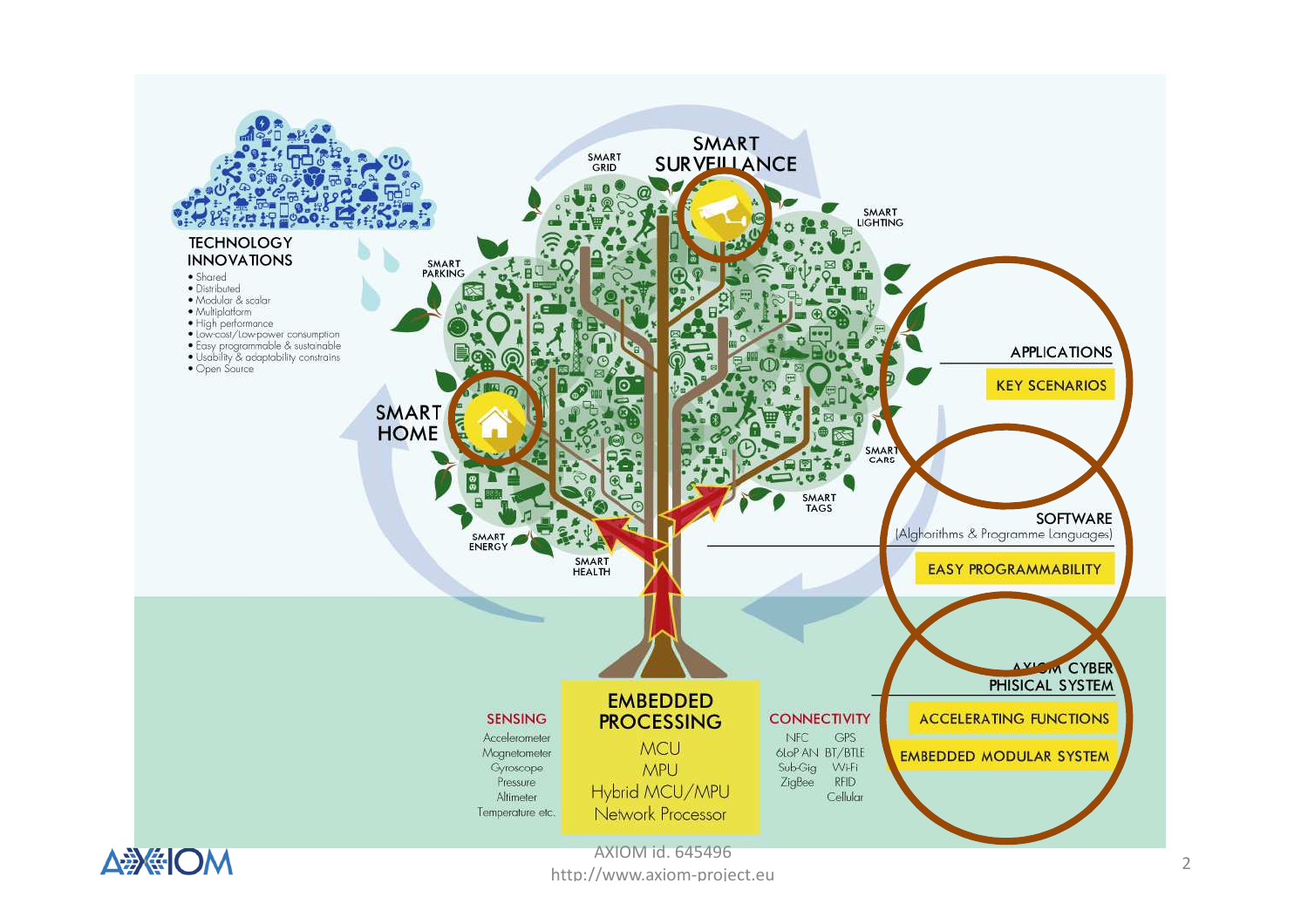# **Agenda**

- 1) Introduction on the AXIOM *IoT stack*
- 2) Importance of the high-speed interconnect
- 3) Details about the interfaces
- 4) Initial results

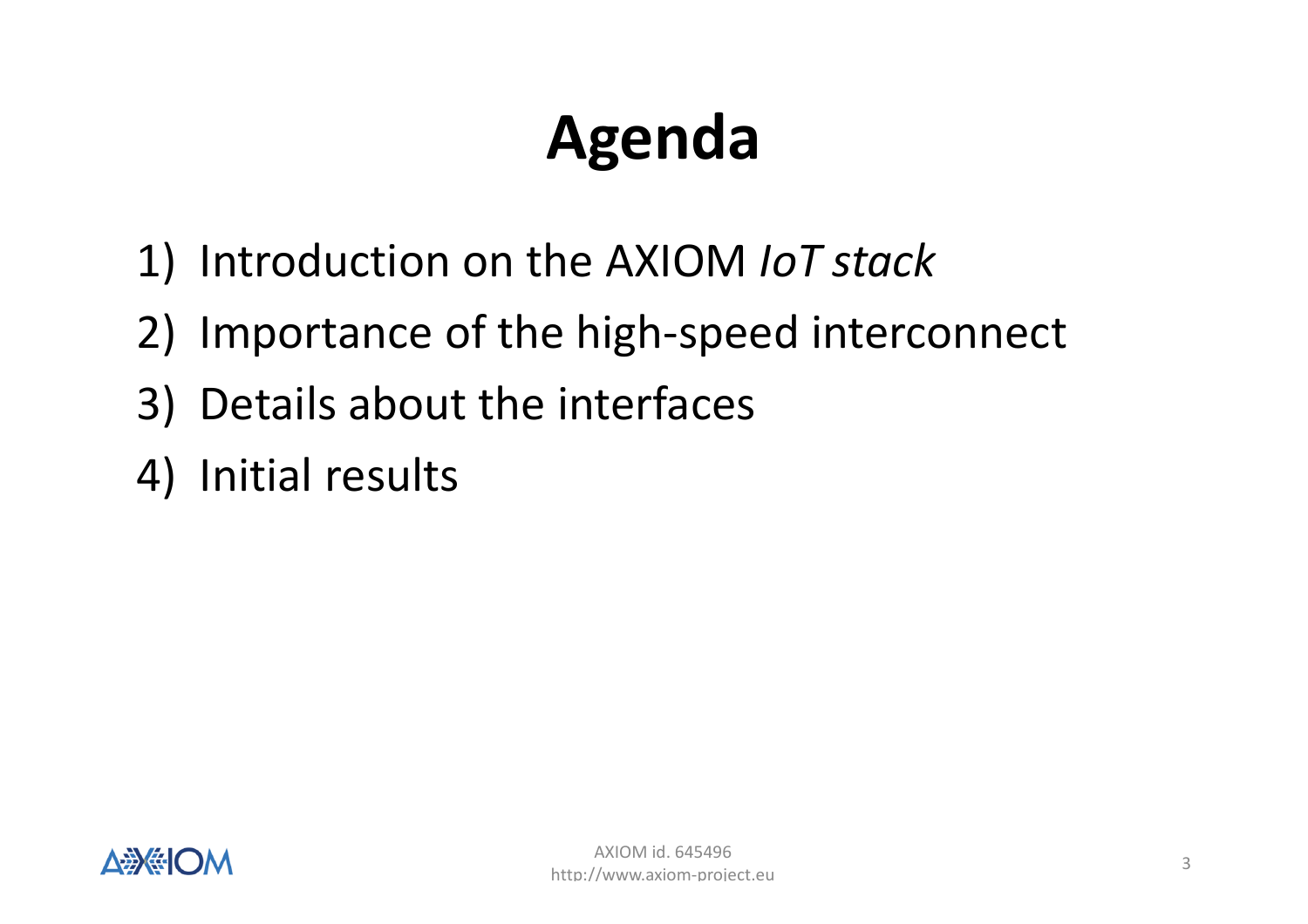# **AXIOM OBJECTIVES**

### $\bullet$ **OBJ1) Realizing a small board that is flexible, energy efficient and modularly scalable**

- –Flexibility: FPGA provides acceleration, custom interconnects, ability to distribute threads across boards
- –Energy efficiency: low-power ARM, FPGA
- Modularly scalable: fast+inexpensive interconnects based on SATA/USB-C, distributed shared memory across boards –

### $\bullet$ **OBJ2) Easy programmability of multi-core, multi-board, FPGA**

- Programming model: Improved OmpSs
- –Runtime & OS: improved thread management
- • **OBJ3) Leveraging Open-Source software to manage the board**
	- Compiler: BSC Mercurium
	- OS: Linux
	- Drivers: provided as open-source by partners
- $\bullet$  **OBJ4) Easy Interfacing with the Cyber-Physical Worl d**
	- Cyber-Physical World: integrating Arduino support for a plenty of pluggable board (so-called "shields")
	- Platform: building on the UDOO experience from SECO
- • **OBJ5) Enabling real time movement of threads**
	- – Runtime: will leverage the EVIDENCE's SCHED\_DEADLINE scheduler (i.e. EDF) included Linux 3.14, UNISI's low-level dataflow-based thread management techniques

### •**OBJ6) Contribution to Standards**

- –Hardware: SECO is founding member of the Standardization Group for Embedded Systems (SGET)
- Software: BSC is member of the OpenMP consortium

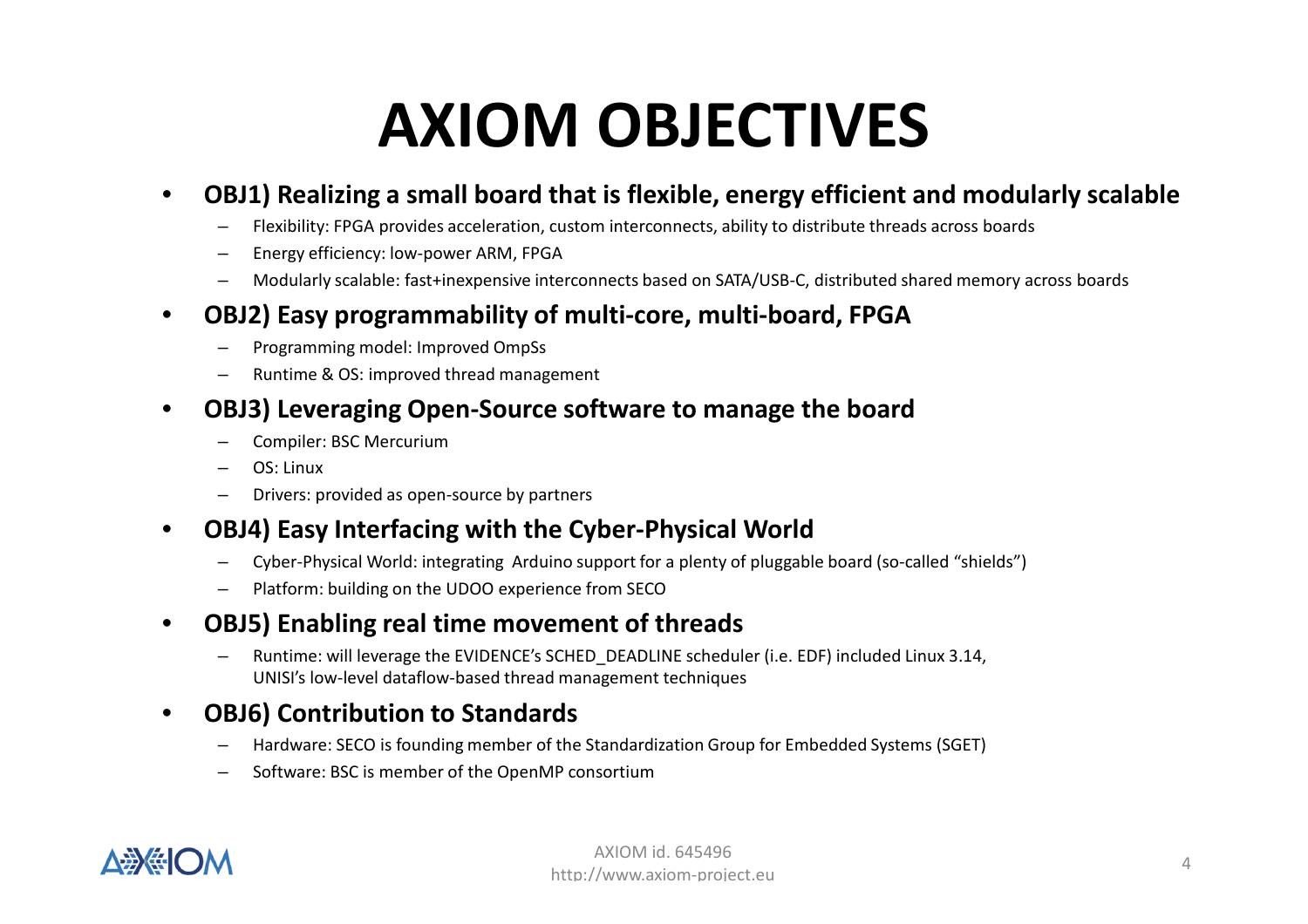# **EASY PROGRAMMABILITYVIA OPENMP-SS (OMPSS)**

```
1 \text{\#}pragma omp target device (fpga, smp) copy deps
 2\pmagma omp task in (a[0.64*64-1] - b[0.64*64-1])out (c[0:64*64-1])4 void matrix_multiply (float a [64][64],
                         float b[64][64].
 5
                         float out [64][64]) {
 6
      for (int ia = 0; ia < 64; +ia)
           for (int ib = 0; ib < 64; +ib) {
 8
 9
               float sum = 0:
               for (int id = 0; id < 64; +id)
10
                   sum += a [ia] [id] * b [id] [ib];1112
               out[ia][ib] = sum;13
14}
15 \ldots16 int main (void) {
17...18 matrix_multiply(A, B, C1);19 matrix_multiply(A, B, C2);20 matrix_multiply(C1, B, D);21 \ldots22 \#pragma omp taskwait
23+
```
 $Seq - DMA$  $pthreaq$ *OmpSs* Application version version version  $71$ Cholesky 26 3 94 29 Covariance 3 64x64 95 39 3 32x32 95 39 3

Only 3 lines of code to

- accelerate code on FPGAs

- distributed code across several AXIOM boards



AXIOM id. 645496 http://www.axiom-project.eu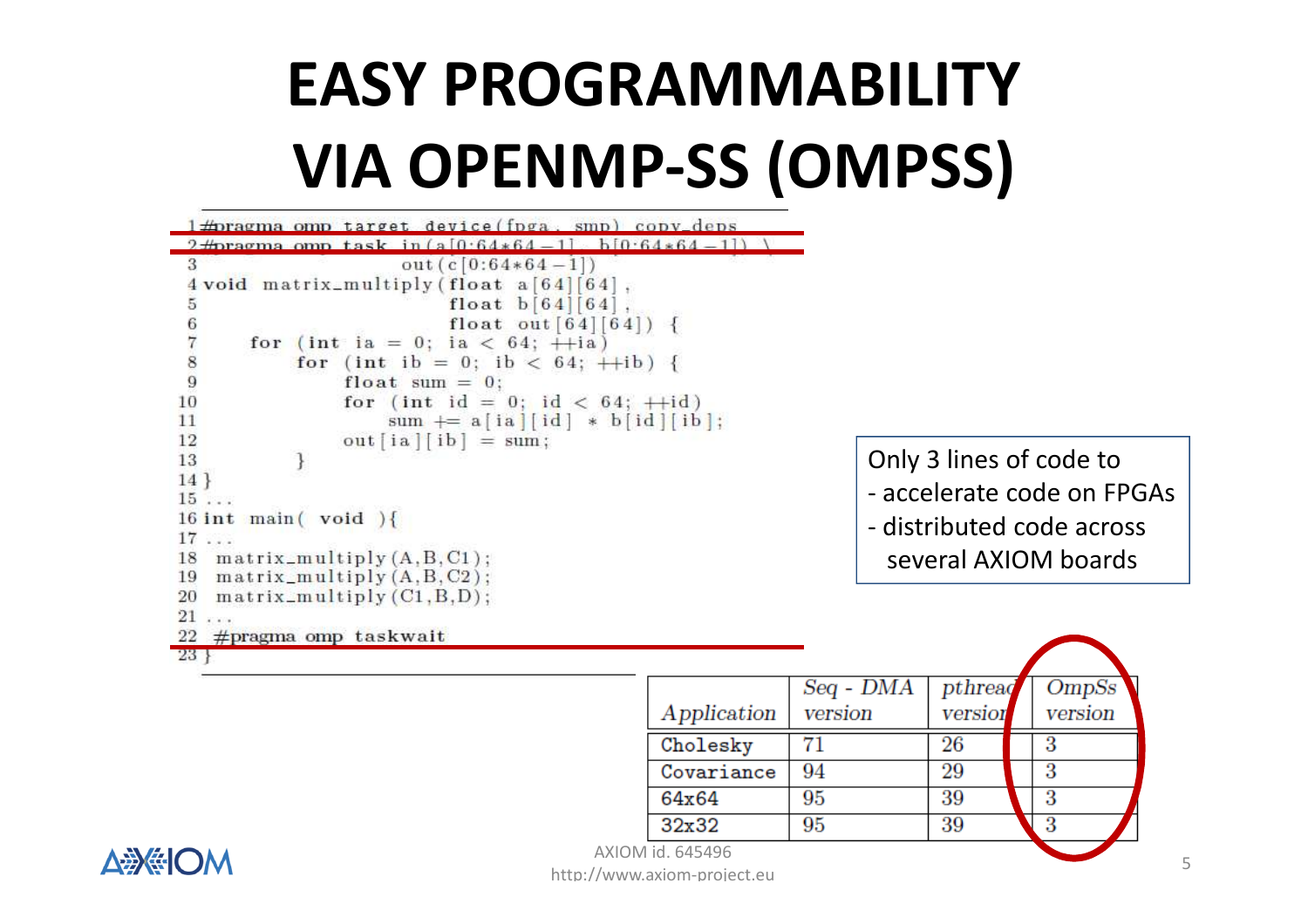# **AXIOM – THE MODULE**

- KEY ELEMENTS
	- – $-$  K1: ZYNQ FPGA (INCLUDES 6 ARM CORES)
	- –— K2: ARM GP CORE(S)
	- – $-$  K3: HIGH-SPEED & INEXPENSIVE INTERCONNECTS
	- –K4: SW STACK – OMPSS+LINUX BASED
	- –K5: OTHER I/F (ARDUINO, USB, ETH, WIFI, …)

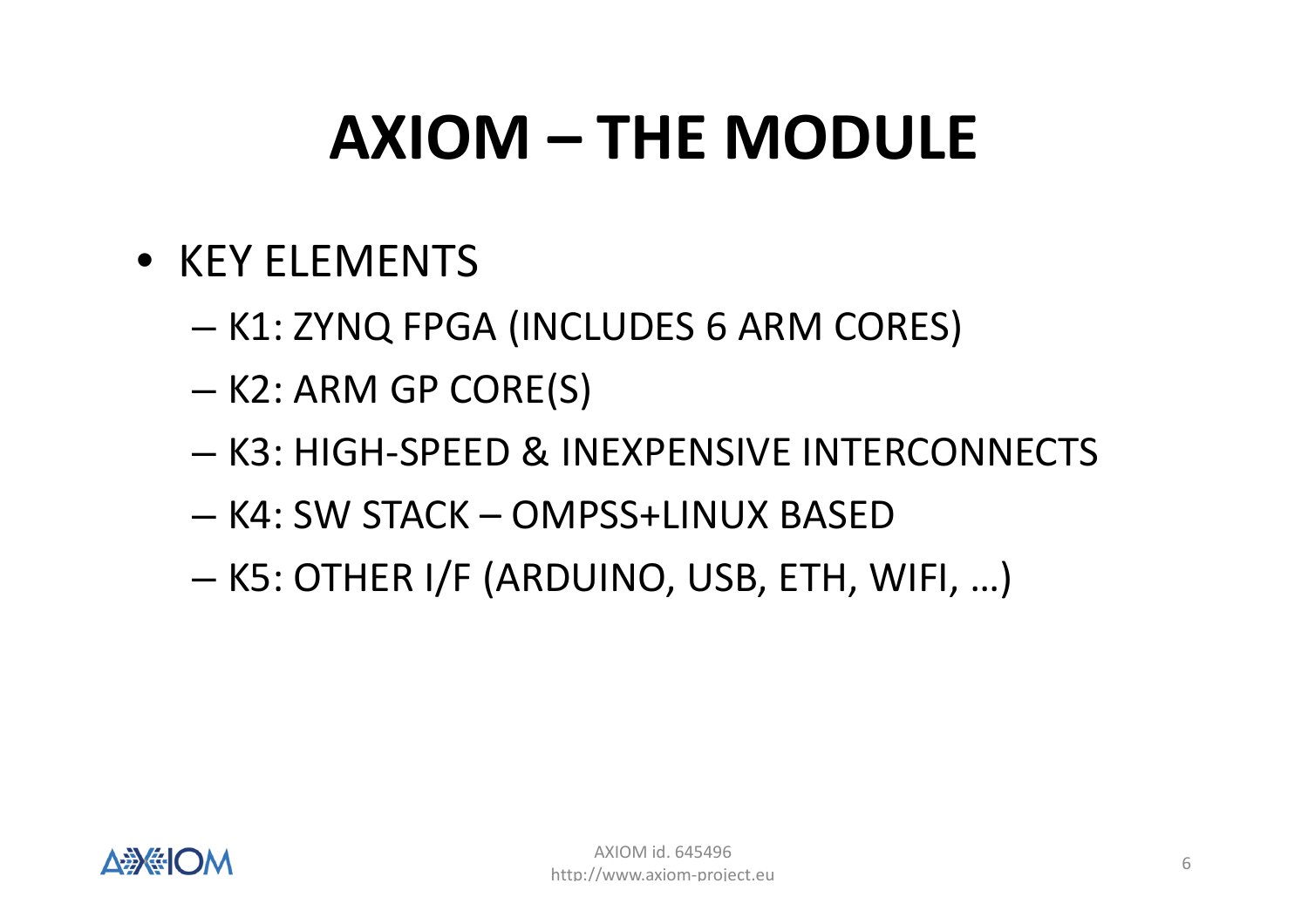# **CAN WE DO THAT ?**



- SECO/UNISI achievements:
	- and the state of the – 2014: UDOO-ARM (99 \$ PC+Arduino) → 600k\$ on Kickstarter<br>- 13th Assil 2016, UDOO x96 (B6: Archives, 10x fester there
	- **Links of the Company** - 13<sup>th</sup> April 2016: UDOO-x86 (PC+Arduino, 10x faster than Raspberry-3)  $\rightarrow$  100k\$ in 7 hours (!) on Kickstarter



### **UDOO X86 FOR CLUSTE**



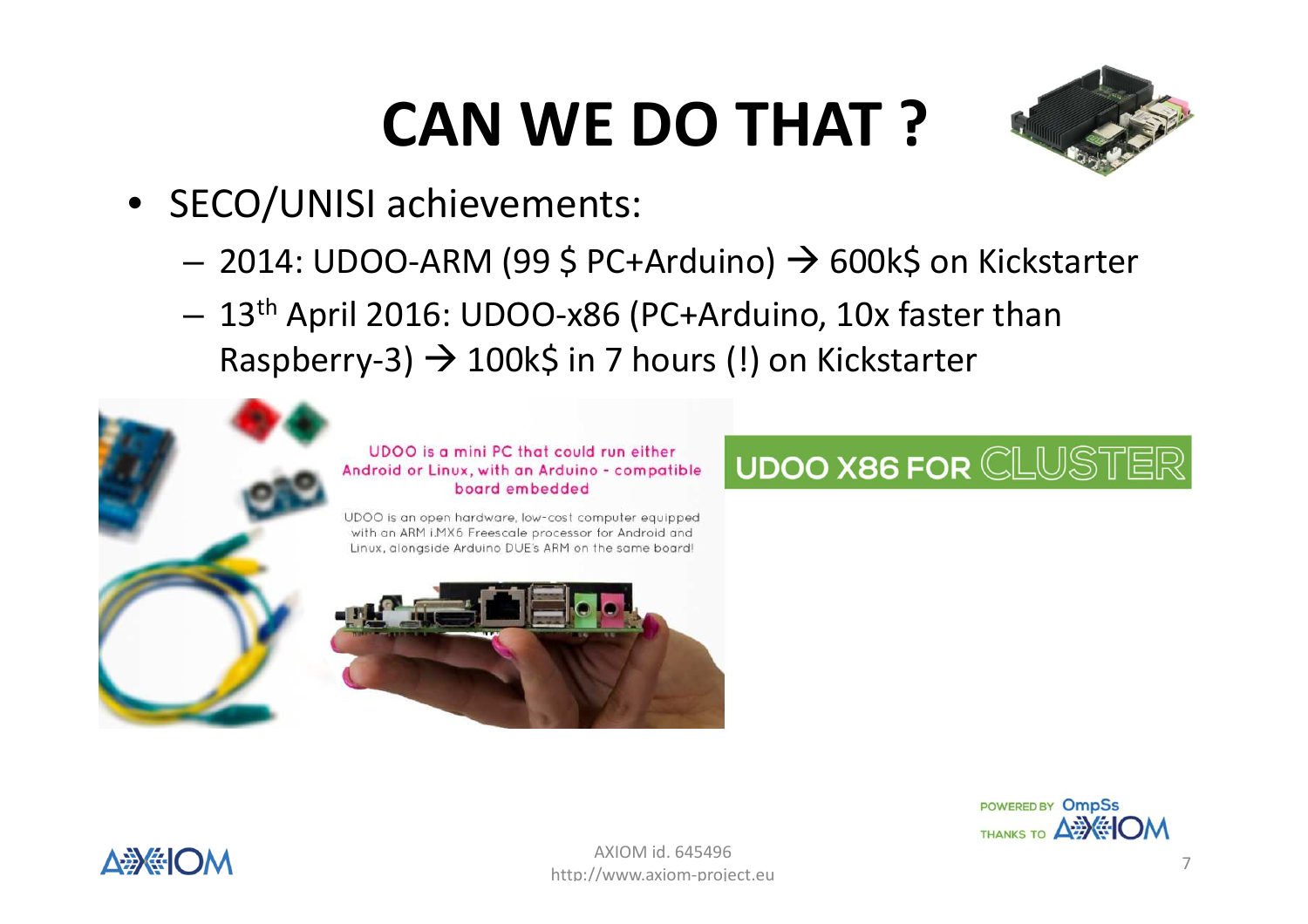### **AXIOM Cluster Architecture**



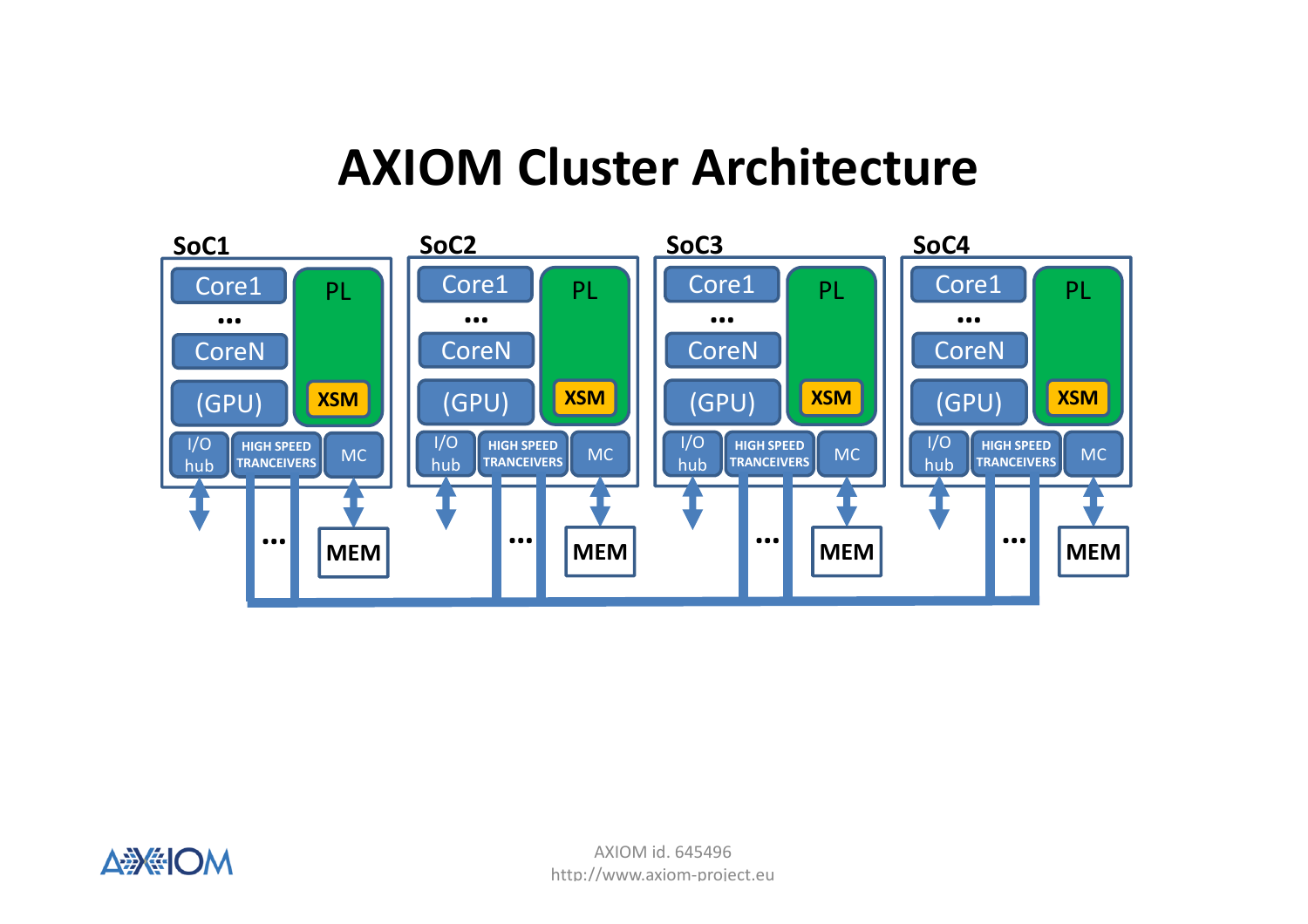# **First AXIOM Board – under review**

### - Stackup definition

- 10 layers PCB
- HS/LS/power planes arrangement
- $-$  Placement
	- Achieve mechanical and electrical constraints
- Routing (WIP)
	- Design for power/signal integrity
- 3D model available





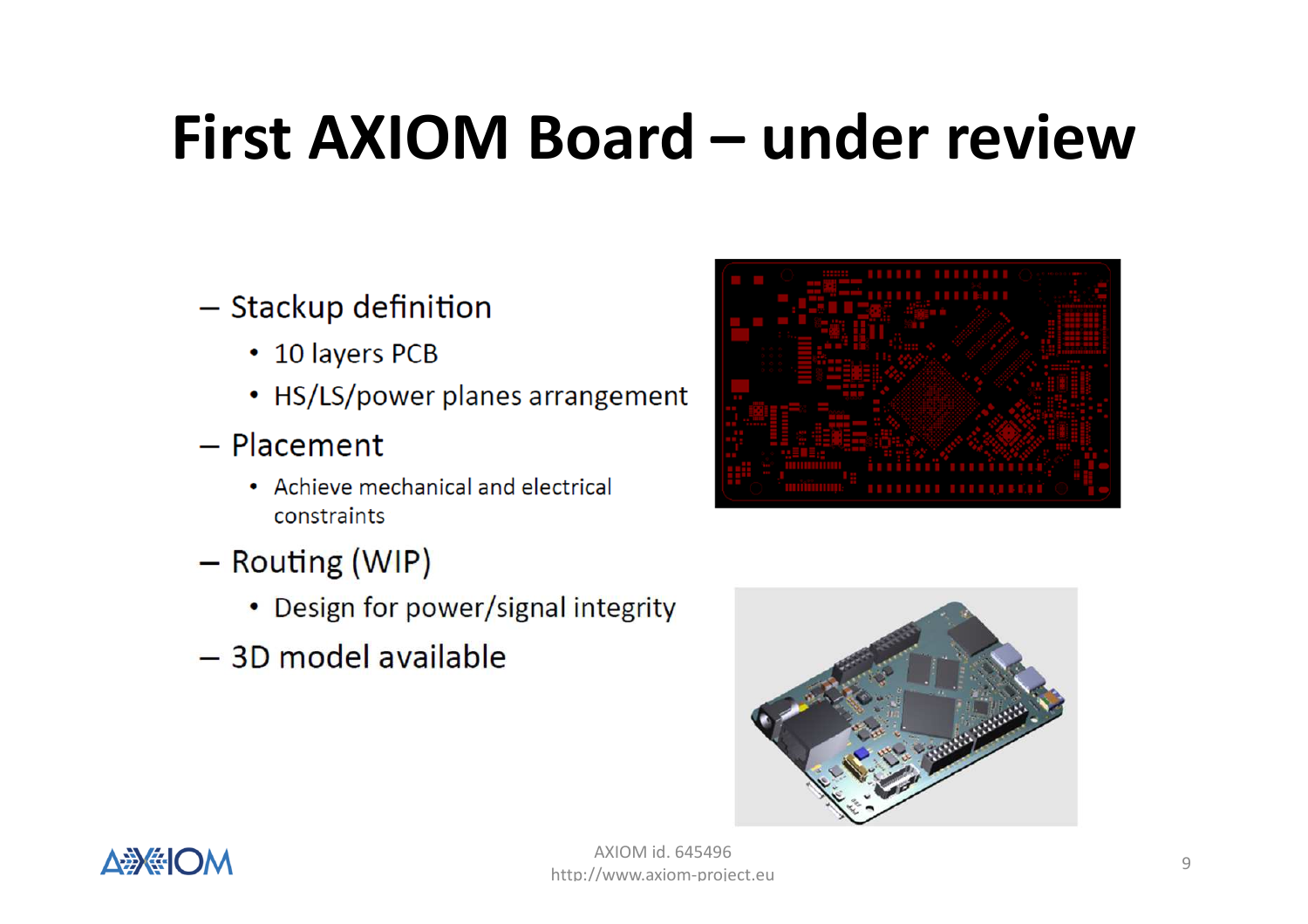# **Axiom NIC: type of messages**

- Multiple type of messages
	- – $-$  Small messages (payload embedded in the descriptor)
		- RAW
			- Very short message (up to 128 bytes)
		- RAW NEIGHBOUR
			- RAW message to neighbour node
	- – $-$  Big messages (payload as a pointer in the descriptor)
		- RDMA read/writes
			- Remote DMA transfer between two nodes
		- LONG
			- Based on RDMA, but without specify a destination address
			- Pool of buffers provided by the receiver node

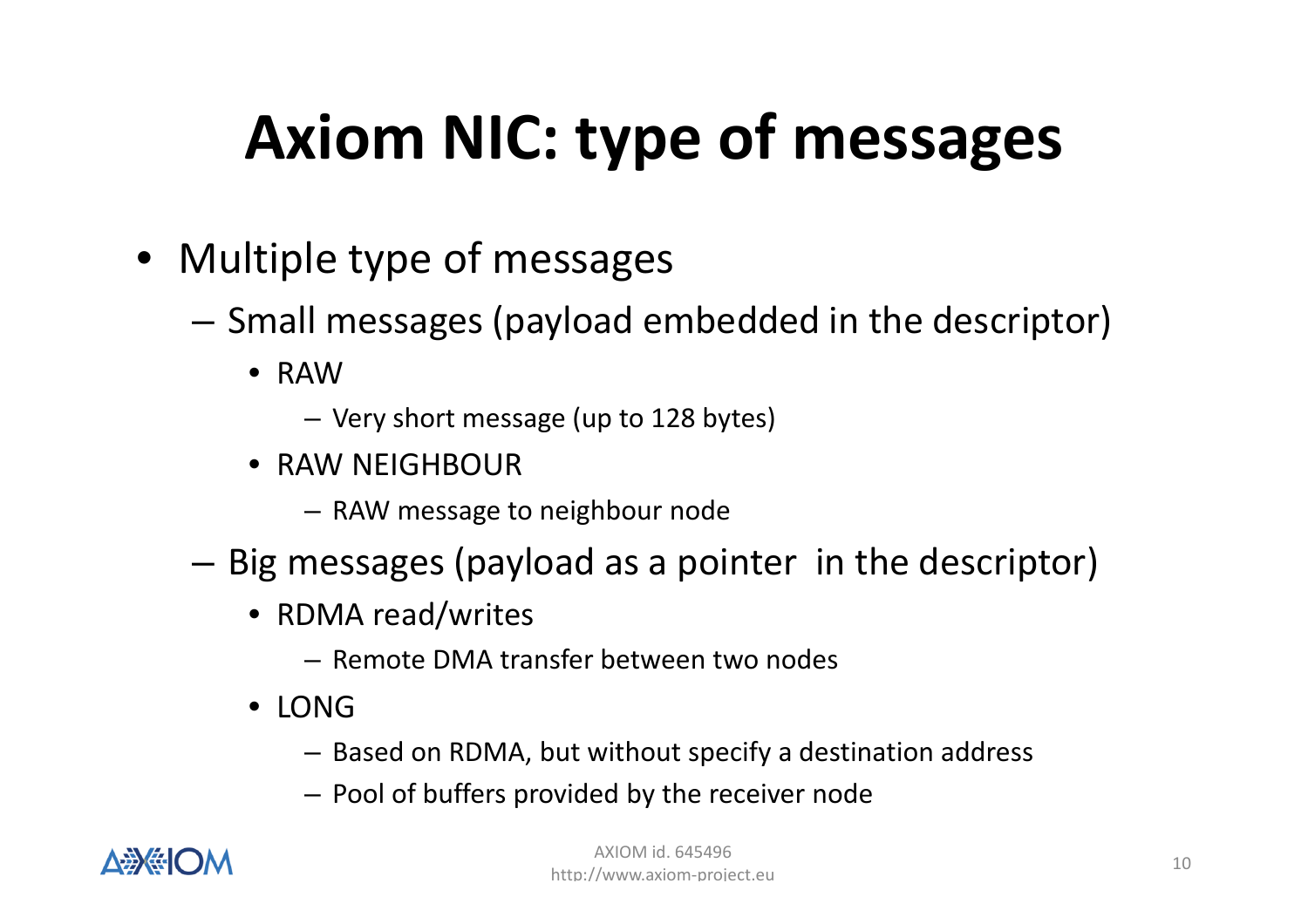# **Axiom NIC: queues**

- Multiple queue available
	- – TX/RX small messages
		- RAW and RAW NEIGHBOUR
	- – TX/RX big messages
		- LONG and RDMA
- Port in each descriptor
	- – $-$  To address process in the node
	- –– Process can bind one or more ports

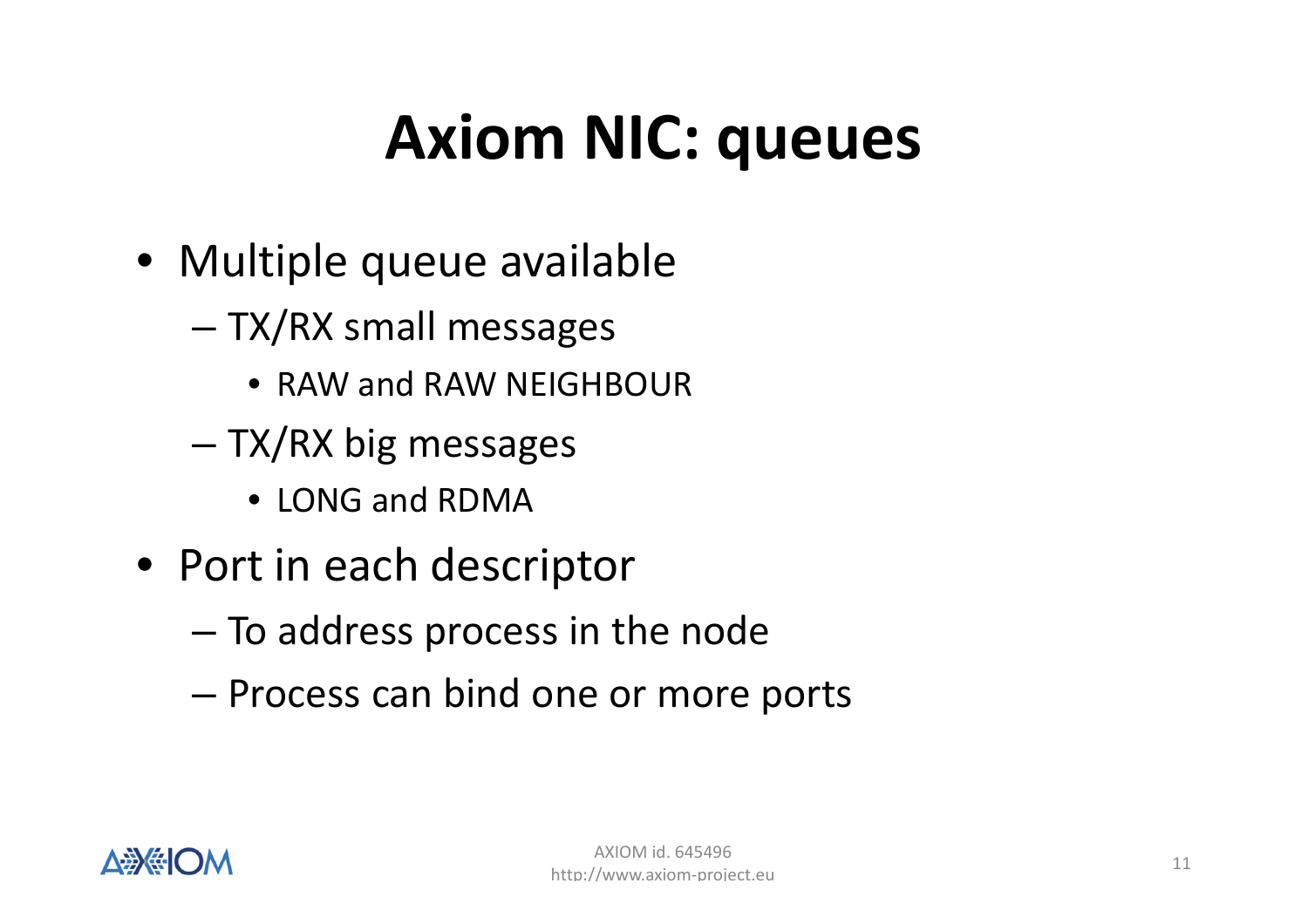### **AXIOM Interconnect packets**



read data from remote node

 send data from local memory to remote address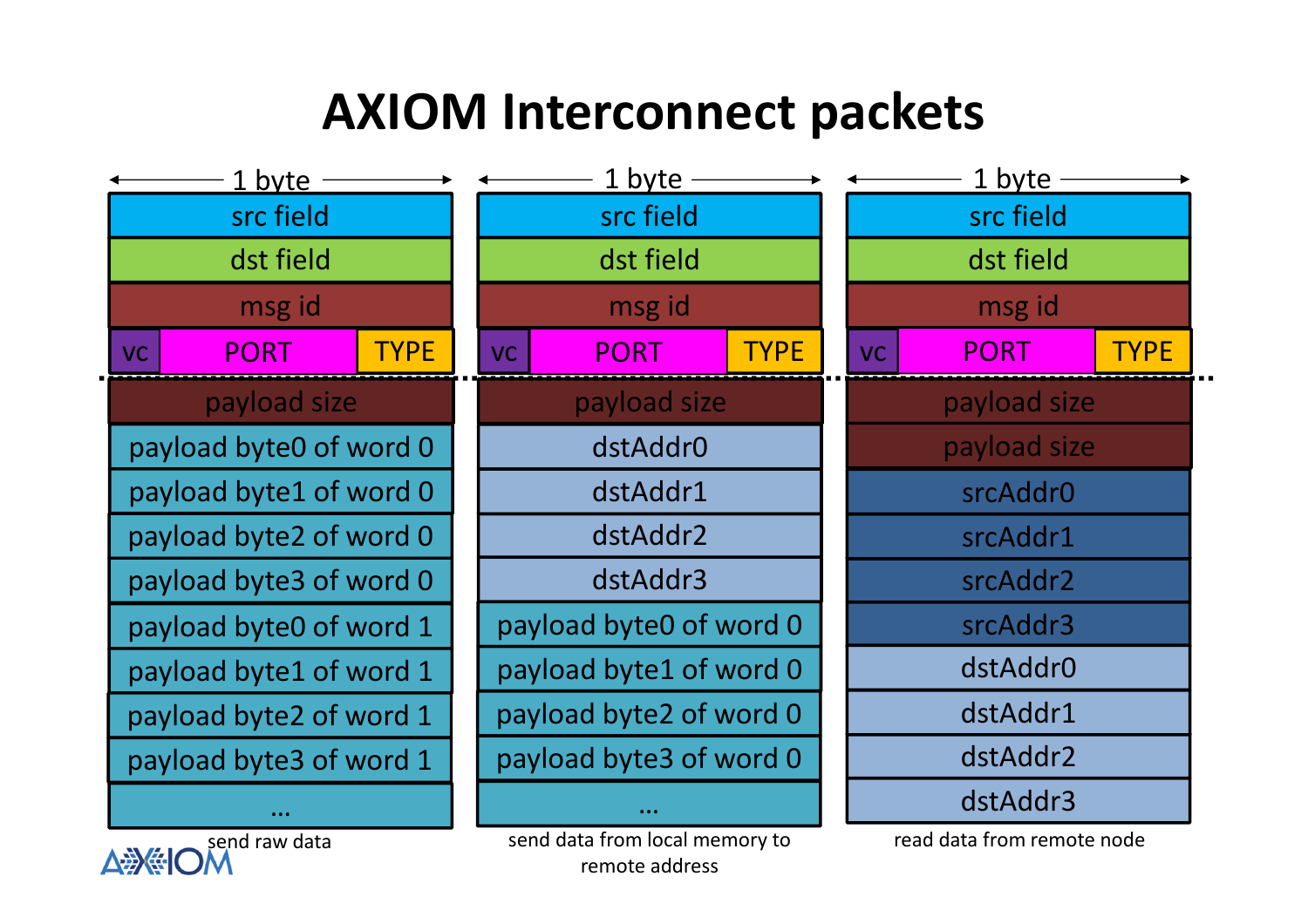# **Initial network configuration**

- Hypothesis
	- Makers will likely connect nodes in a random way
	- –- They will expect to connect to a single node to run an application on the cluster
- Prerequisite
	- One node used as an interface to the cluster:
		- Usually called *master* node
		- E.g.: connected with ethernet or Wi-Fi
- Initialization
	- Tha mact The master node starts a discovery algorithm
		- Node\_id assigned on each node
	- Then the routing table is computed and distribited
	- – $-$  After that, the network is fully working

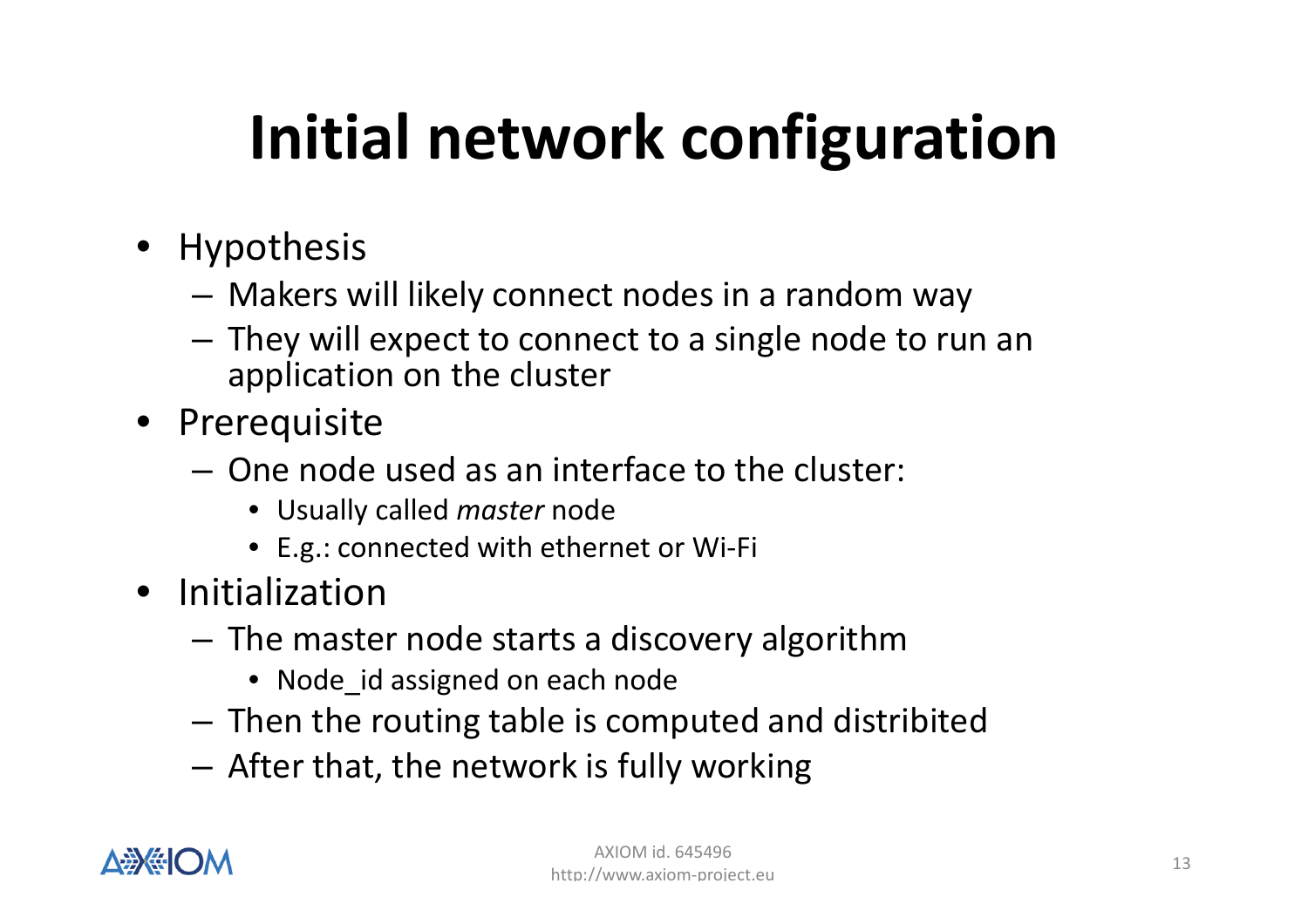## **AXIOM Recursive Discovery Algorithm**

```
int ax_discovery(node, next_id) { 
       node.my id = next id++;for <each neighbour> { if <neighbour node already have an ID> { 
                        <skip it> } else { next_id = ax_discovers(y)\neq (neighbour, next_id);} } return next_id;}\prime* start the discovery algorithm on the master node */
next id = 0;ax_discovery(master, next_id);
```
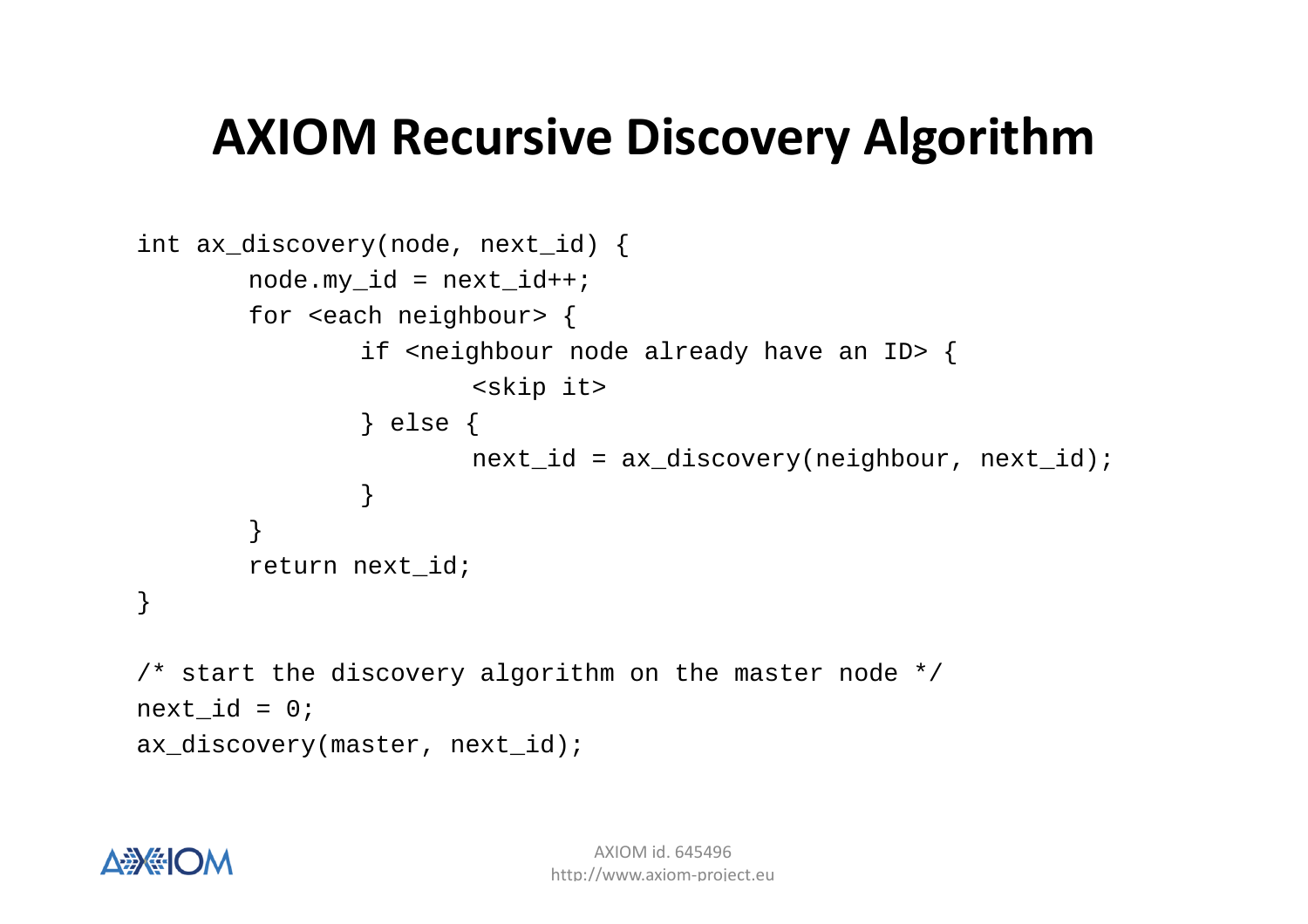## Initial results

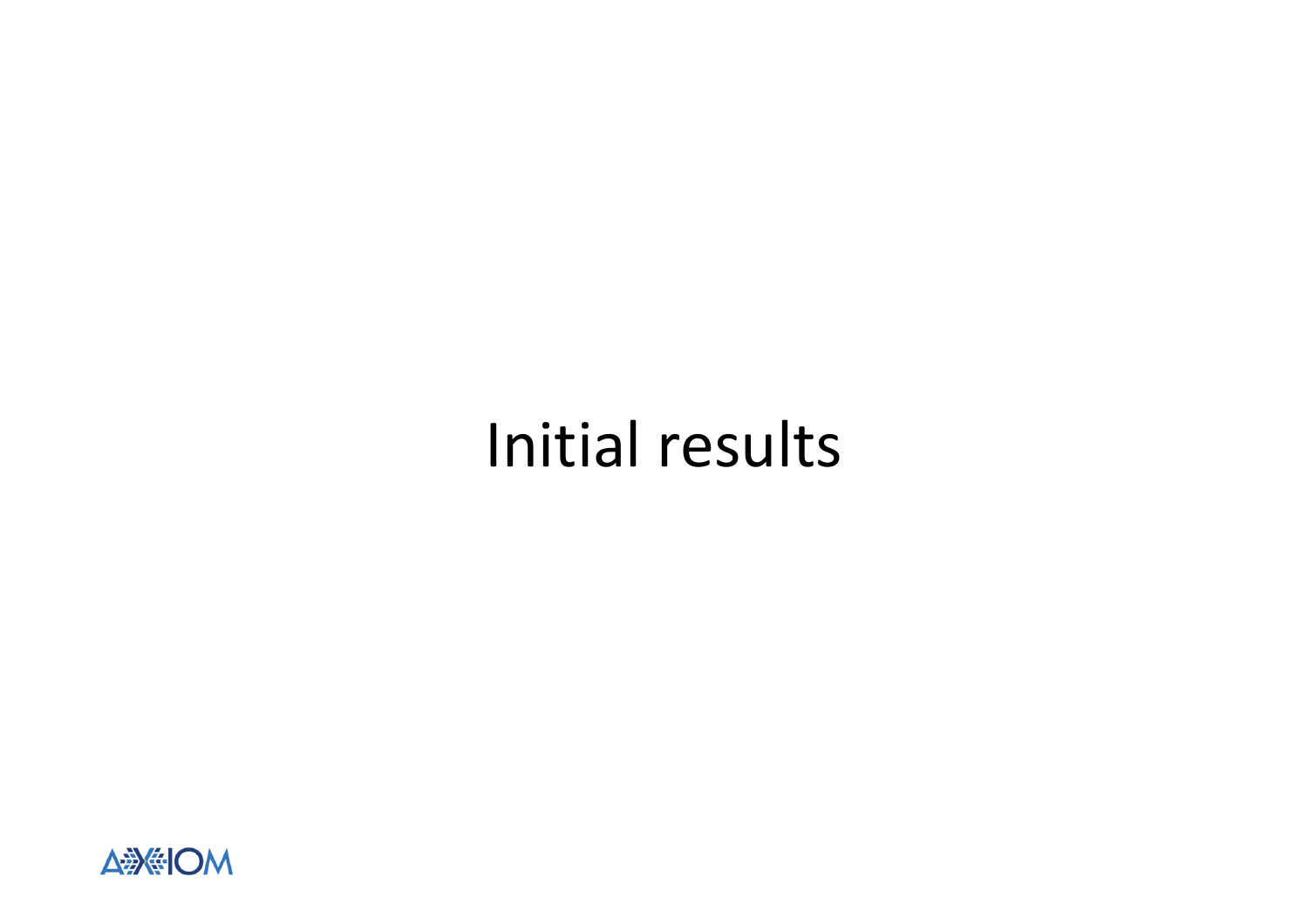## **Programming Model Level**

•Message Statistics

|        | Msg. size (bytes)   | Avg. messages/s |
|--------|---------------------|-----------------|
| Matmul | 536 - 22000 - 32500 | $68 - 74$       |
| N-body | 3072 - 5400 - 8192  | $62 - 107$      |

 $\bullet$ Application Performance (Gflops)

| App / cores per<br>node |      |      | $\overline{\mathbf{3}}$ |      |
|-------------------------|------|------|-------------------------|------|
| Matmul (1 node)         | 0.28 | 0.57 | 0.84                    | 1.11 |
| Matmul (2 nodes)        | 0.52 | 1.01 | 1.52                    | 1.54 |
| N-body (1 node)         | 0.15 | 0.30 | 0.46                    | 0.58 |
| N-body (2 nodes)        | 0.17 | 0.35 | 0.61                    | 0.72 |

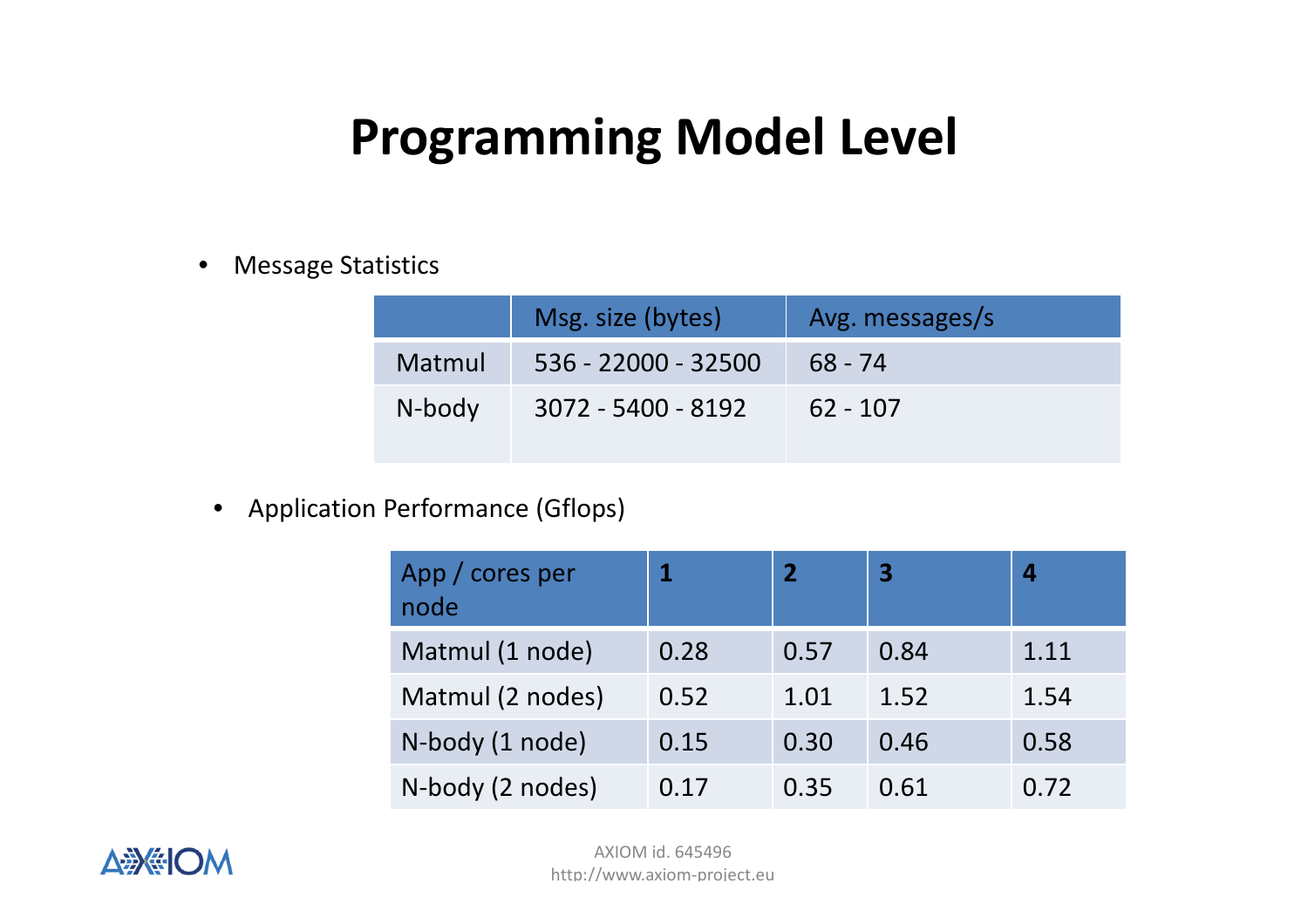

### **Resource Utilization**

| <b>LUTs</b> | <b>LUTs (%)</b> | FFs   | $\frac{1}{2}$ | <b>BRAMs</b> | BRAMs (%) |
|-------------|-----------------|-------|---------------|--------------|-----------|
| 10583       | 4.8%            | 12452 | 2.8%          | پ            | 0.9%      |



AXIOM id. 645496http://www.axiom-project.eu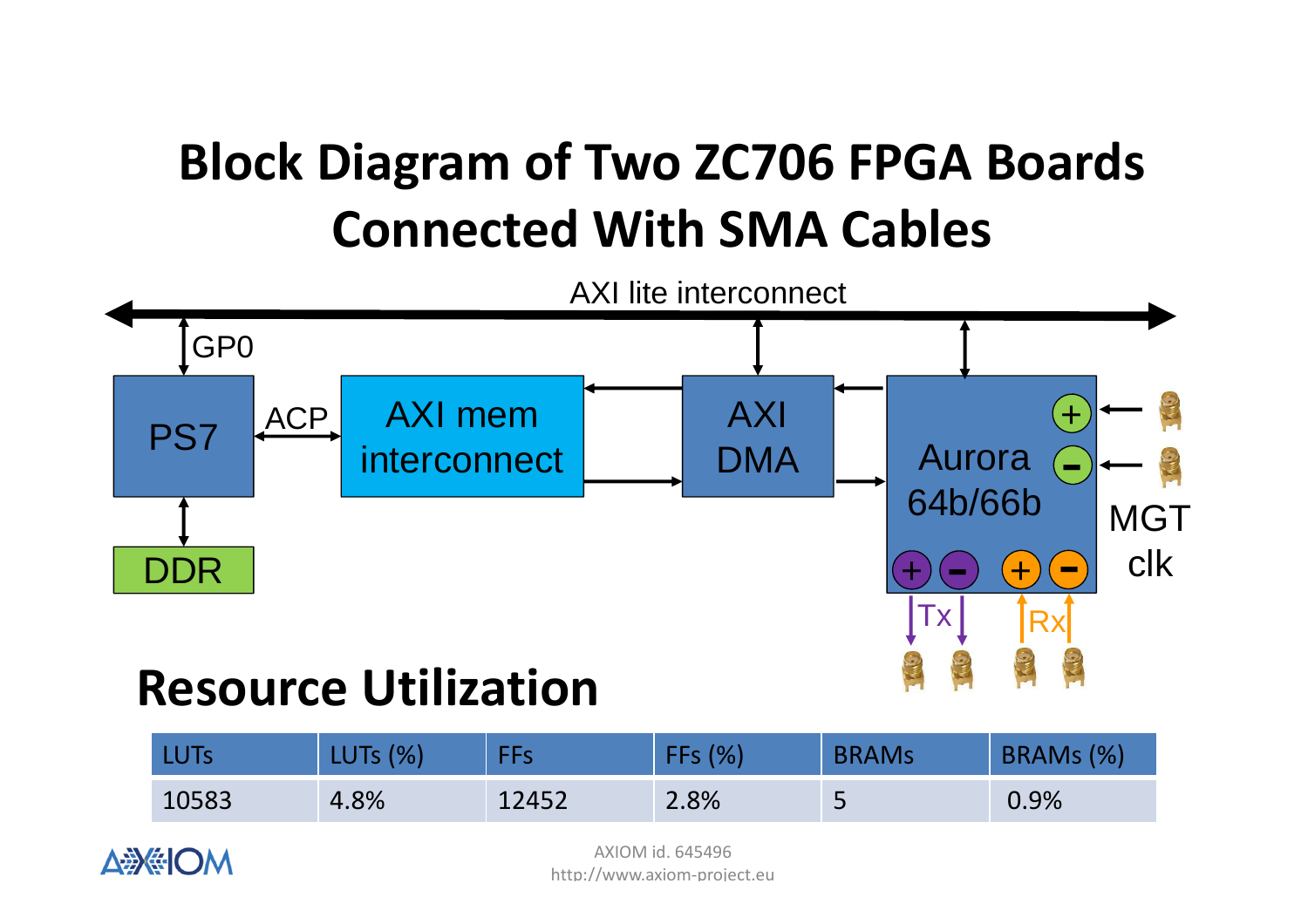### **Achieved Throughput**



Network throughput when using the Aurora IP to exchange databetween two ZC706 FPGA boards with a single MGT transceiver.



AXIOM id. 645496http://www.axiom-project.eu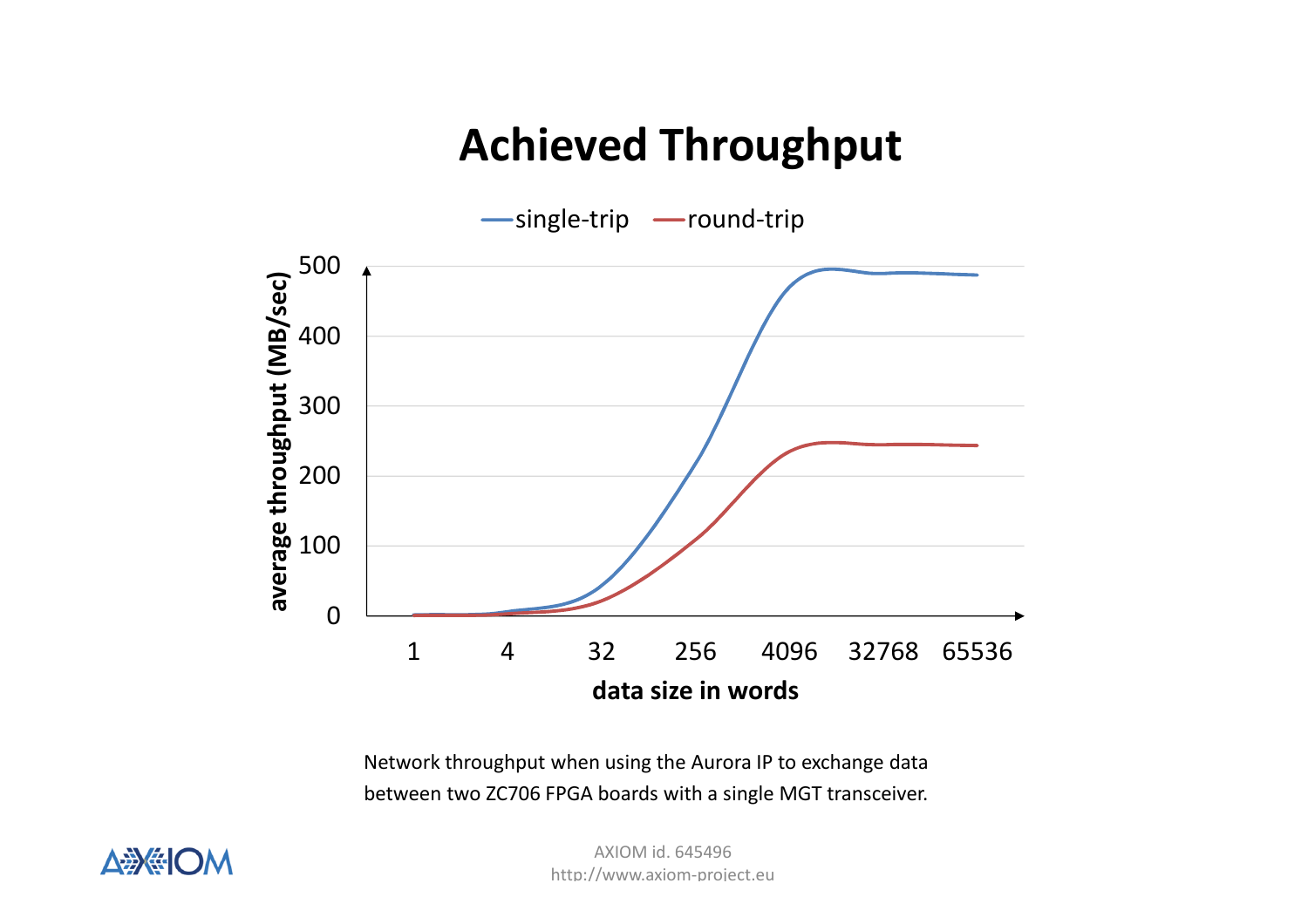# AXIOM NIC registers

- Have been emulated using QEMU on ARM64bit
	- – Communication between virtual machine emulated using sockets on teh QEMU backend
- An initial implementation of the network in user space has been done
	- –— Discovery algorithm
	- –— Routing Algorithm
	- – $-$  The nodes are able to deliver small messages using user space programs

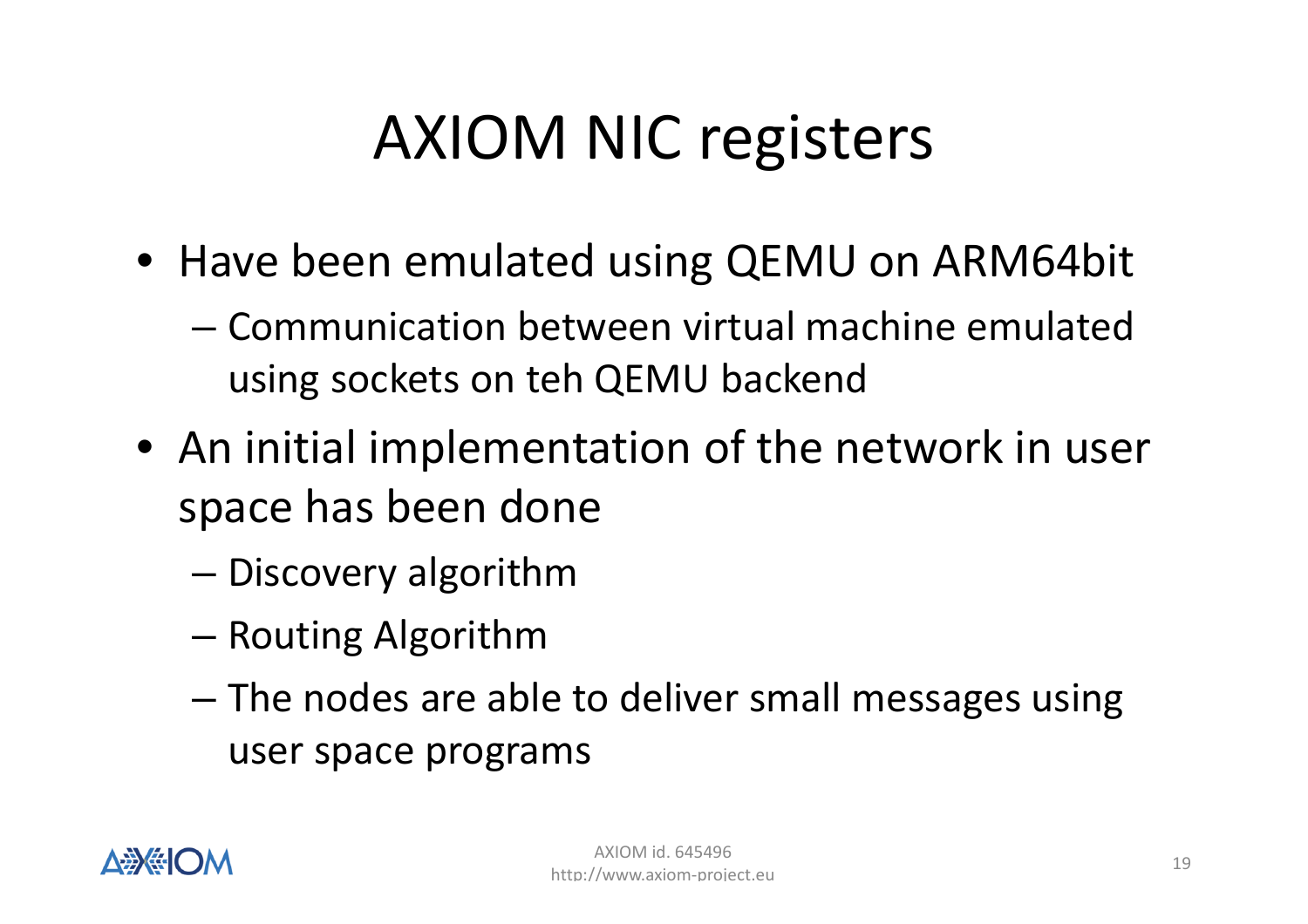## **DF-Threads Initial Results**







AXIOM id. 645496http://www.axiom-project.eu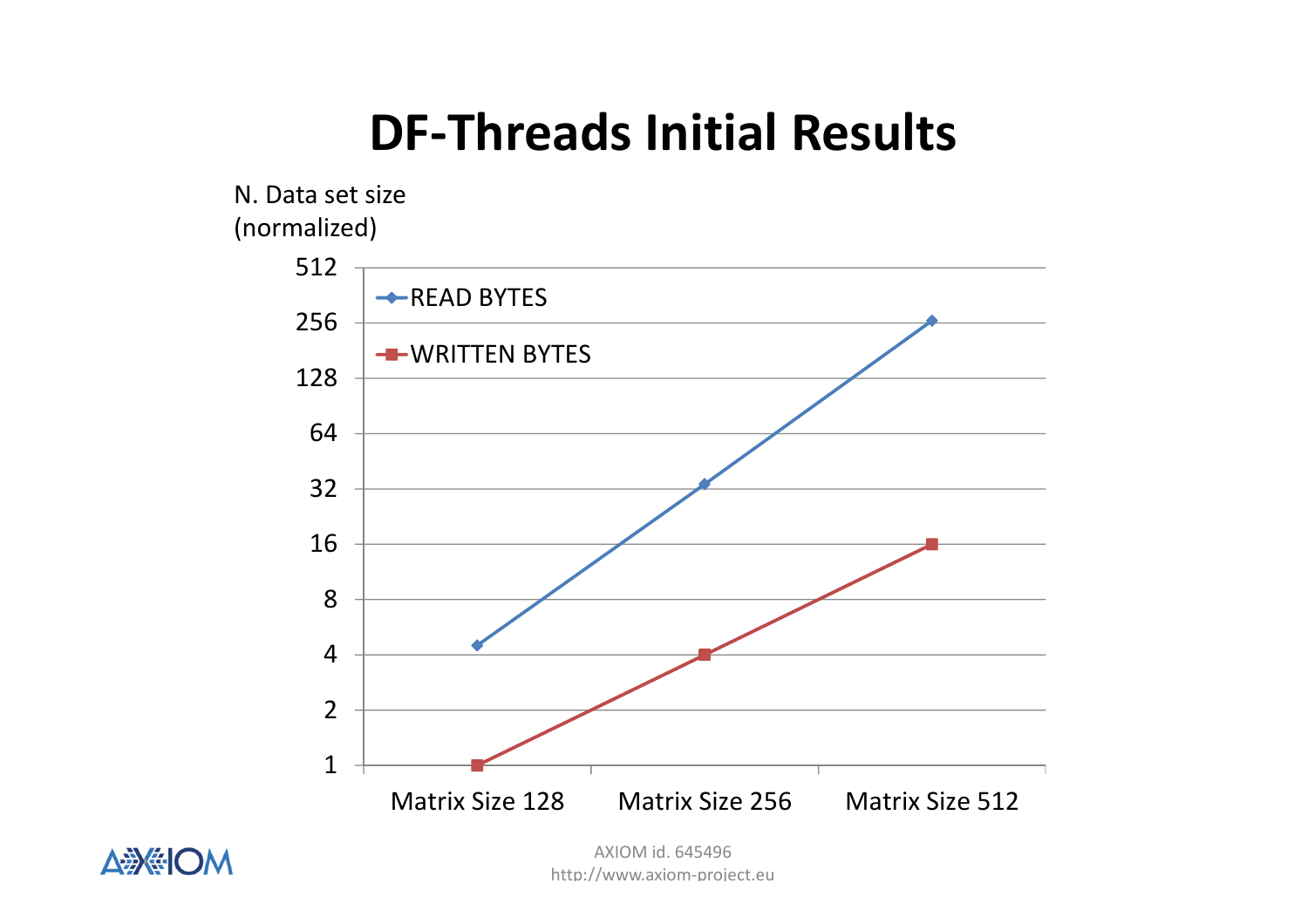# Conclusions

- AXIOM is going to develop an innovative board communication infrastructure that will power next generation IoT boards
- The key message is:
	- – $-$  Cluster of small boards
	- –– With uniform programming language based on<br>Qreas 4D OpenMP
	- – Optimized thanks to FPGA and custom network with RDMA